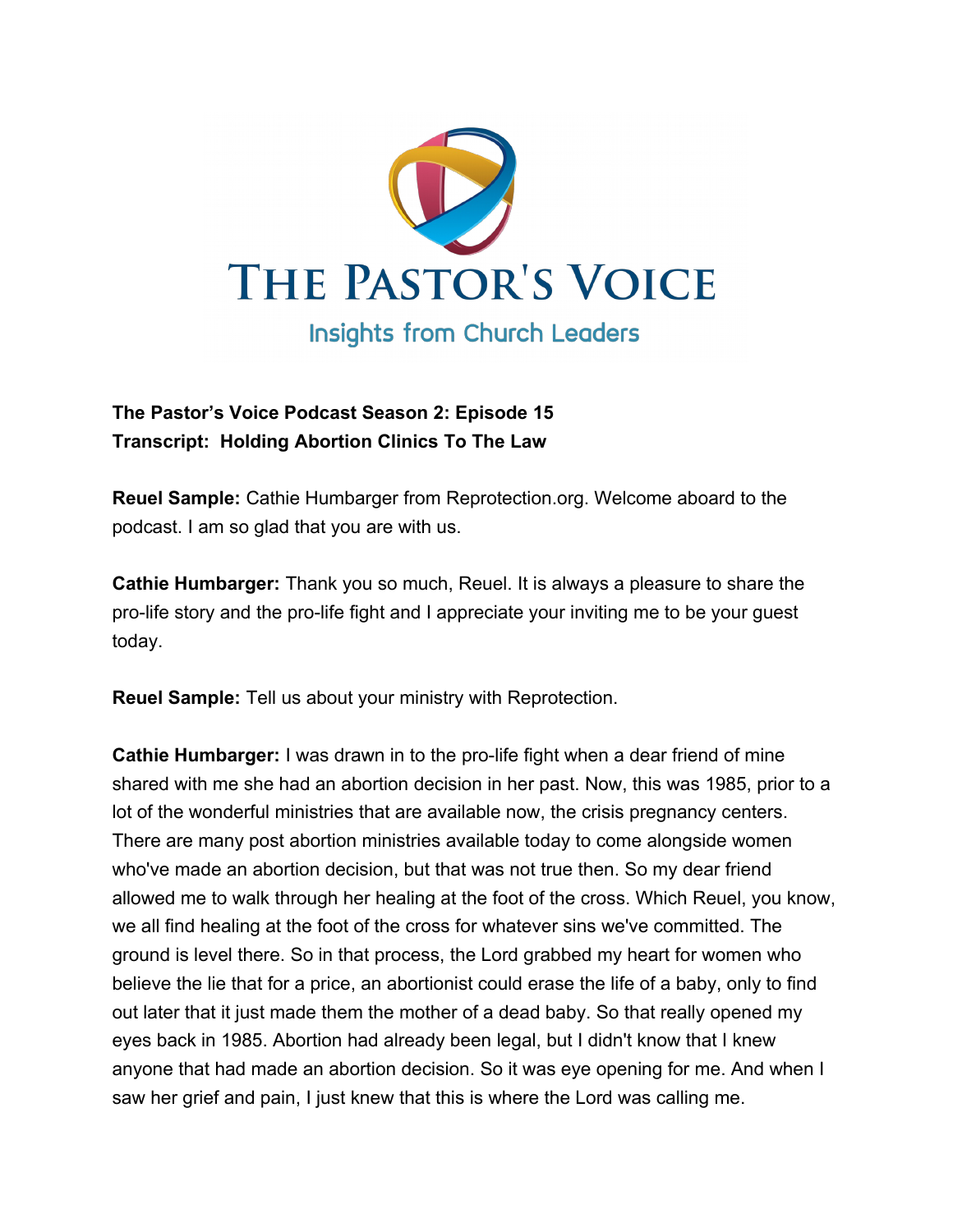**Cathie Humbarger:** But the fight has changed significantly over time. A lot of what was happening then was in front of the abortion facilities and harsh words exchanged and the women going into the abortion facility considered murderers and being shouted at as they went in with very little compassion for the women. But that's changed, and I'm so grateful for that.

So over the years since that time, I was blessed to be part of the founding board of the first Pregnancy Resource Center here in Fort Wayne. And then I was the first paid staff for what was then Allen County Right to Life. The thing that really grabbed me for what we can do as people going about our everyday lives was the whole idea of holding abortionists accountable and the abortion industry to the laws and the rules that are already on the books. And boy, was that eye opening when I began to look into what's going on with enforcement of those laws. So my office at that time was right next door to the abortion provider in Fort Wayne. I would look out my window and I would see women coming into the abortion facility, and two or 3 hours later they would come out the door with an arm around the person that brought them and an abortion facility staff member. And they would literally stumble down the steps and the people supporting her would pretty much drag her to the car where she would collapse in the back seat. And I watched this week after week after week and I thought, I wonder why the abortionist doesn't have to provide a wheelchair ramp. My church does. As I investigated further, I found out that the sex club down the street had to have an elevator so that their disabled clients could access the entertainment on both floors of their facility. So why do sex club operators have to accommodate disabled people? And my church. But the women exiting the abortion facility had to go through this.

**Reuel Sample:** And they had just had major invasive surgery.

**Cathie Humbarger:** That's right.

**Reuel Sample:** Skip the morality of that for a second is that they just had major invasive surgery and they are forced to walk down steps into a car.

**Cathie Humbarger:** Right. I began investigating. Just curious to know how that came about. And I found out that there's a complaint system. So I filed a complaint. Crickets.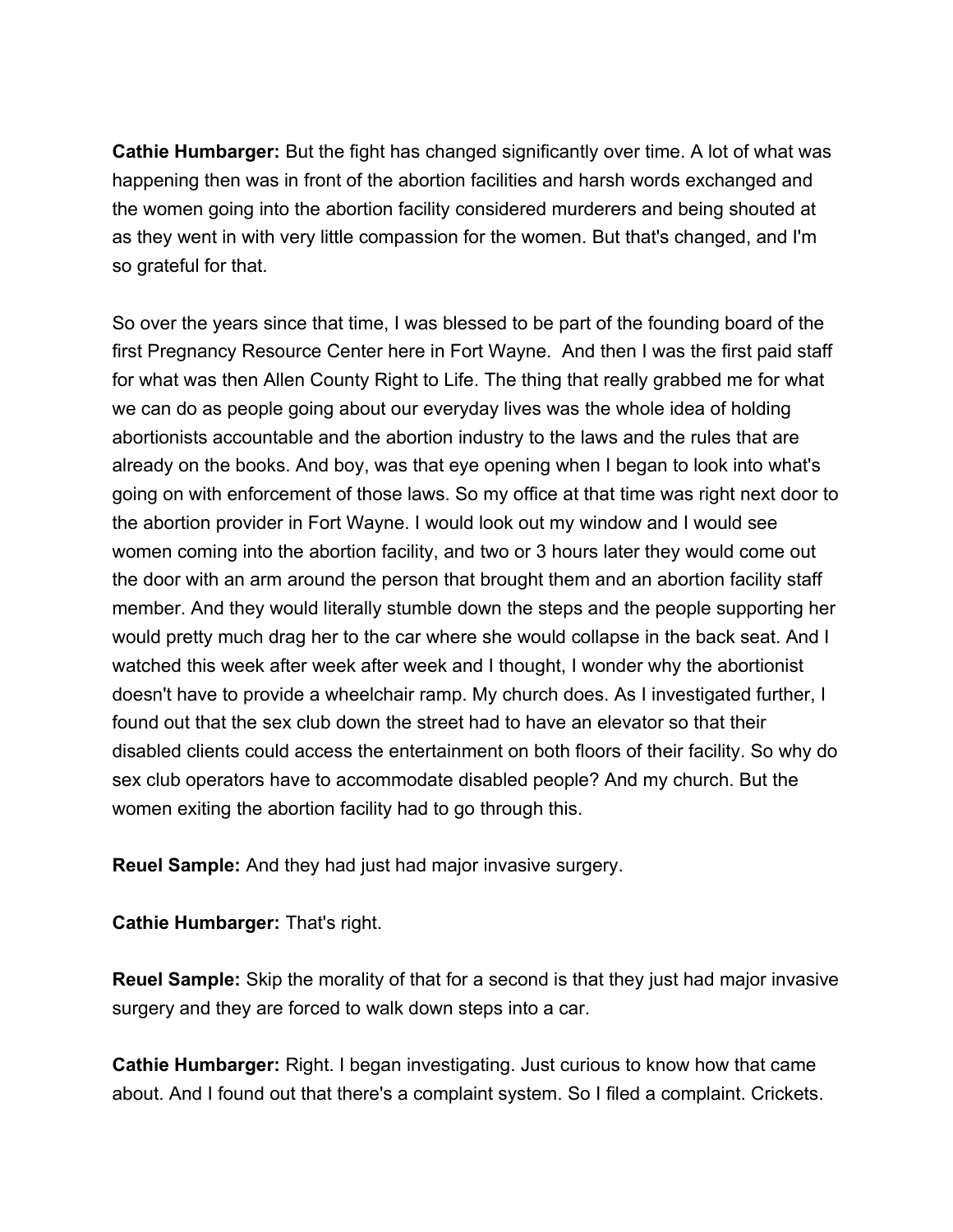Of course. This was under Kathleen Sebelius as HHS director. In any event, no response, no response, no response. But I became their best correspondence person over those weeks. Just continue to follow up. Follow up. And I finally received a letter that said, because we don't have the staff to investigate, we're not going to look into this. Please don't.

**Reuel Sample:** Oh, you're you're kidding.

**Cathie Humbarger:** No, please don't consider this a determination of guilt or innocence. We don't have time to look into it. So. Okay, so then from there, I thought, I wonder what else is going on behind the closed doors of that abortion facility? And interestingly enough, we were able to uncover a multitude of violations. Now, the abortionist that operated next door to my office was Ulrich Klopfer. Some of your listeners may remember him as the abortionist that after his death, they found over 2000 aborted babies bodies stashed in his garage and also in the trunk of his car. That was a couple of years ago, but this was the abortionist that we were dealing with. So he operated in two other cities in Indiana, South Bend and Gary, and he came to Fort Wayne on Thursdays. So we, my friends in the other cities, banded together and started looking at this as a team. And we requested public information documents which included the termination of pregnancy reports that are required by law for every abortionist to complete, for every abortion that that he does, he or she does. And we pored over those documents and filed over 2000 complaints against this abortionist.

**Cathie Humbarger:** And it was it was an amazing thing to see the disregard for all of those those complaints that we filed. So ultimately, we did get the attention of the attorney general. There were two ways that we went after him. One was for his abortion business license and the other was for his medical license. And over time, when we finally got the attention of those in charge, we were able to not only have his abortion facility licenses revoked for each of the three locations, but we were also able to get his medical license suspended. So that was the beginning of Reprotection. My goal at the beginning was to close down the abortionist next door to me. But as the Lord opened doors and we were able to accumulate more and more information and not give up and persevere against the government agencies that wanted to overlook this, we were finally able to not only close the abortion facility next to me, but the other two as well and get his license suspended.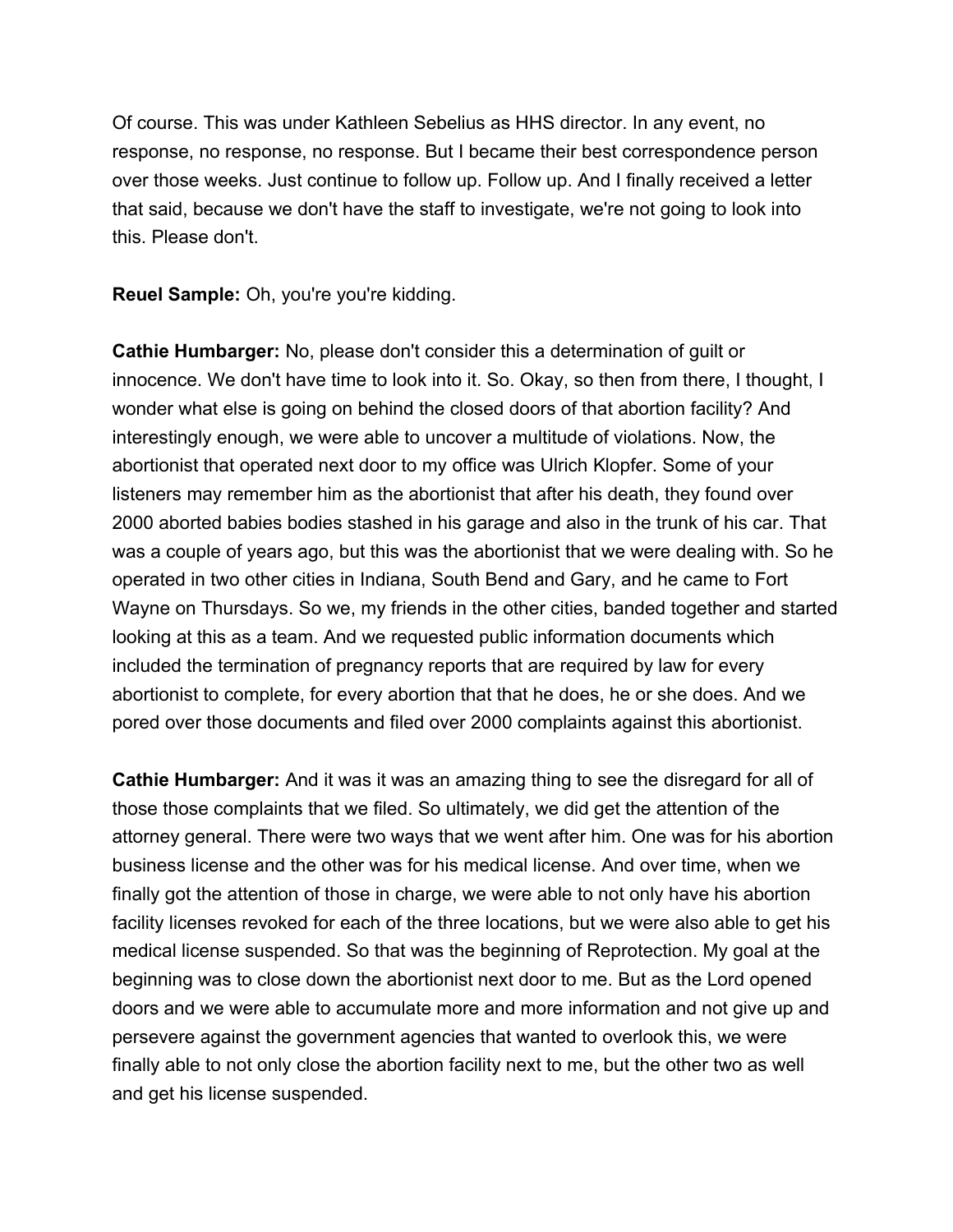**Reuel Sample:** What I find interesting is that this is all happening in Indiana. Indiana is not a bastion of of far left liberalism. But even in Indiana, probably the poster child for Midwestern values is that you still had a heck of a time getting the attention of government regulation facilities and then people moving on those regulations to get things done.

**Cathie Humbarger:** You're exactly right. You're exactly right. I was appalled. This, of course, unfolded over the course of the administrations of three different governors. And the Republican governors were I mean, you have to educate them. They have a bubble around them. And if people know their inner circle doesn't if they don't want them to know something, they don't get the information. So you are exactly right. We're finding this happening in many states that one would think is airtight for holding abortionists and their businesses accountable. And we're not asking for new stuff. We're just saying, please enforce what's already there. So what became abundantly apparent during this whole process is we fight hard to get pro-life legislators elected, which we should. We fight hard to get pro-life legislation passed, which we should. But that is not the end of it. We can't assume that the agencies that are responsible for enforcing these laws are going to do their job. Through our review of termination of pregnancy reports, we found that on on one termination of pregnancy report, it was reported that a woman died. Now, you would think that would get the attention of somebody. We found it, but it was almost two years after the incident and when we contacted the Indiana State Department of Health to ask them about this. They said, thank you for bringing this to our attention. We'll look into it.

**Cathie Humbarger:** So when we had success here in Indiana, many of your listeners may be familiar with David Bright. He was the founder of 40 Days for Life, the prayer program that goes on every year in front of abortion facilities. Anyway, I was working with him on a national project and he said to me, I heard about what's going on in Indiana. How do you do that? And I said, I don't know. I just wanted to close the guy down next door and the Lord let us to achieve more than we ever thought. And he said, Well, he reminded me that he travels across the country. And he said, How exactly did you do that? Because I think this might be the missing piece. And he reviewed the same thing that I did a minute ago about electing pro-life elected officials and passing laws.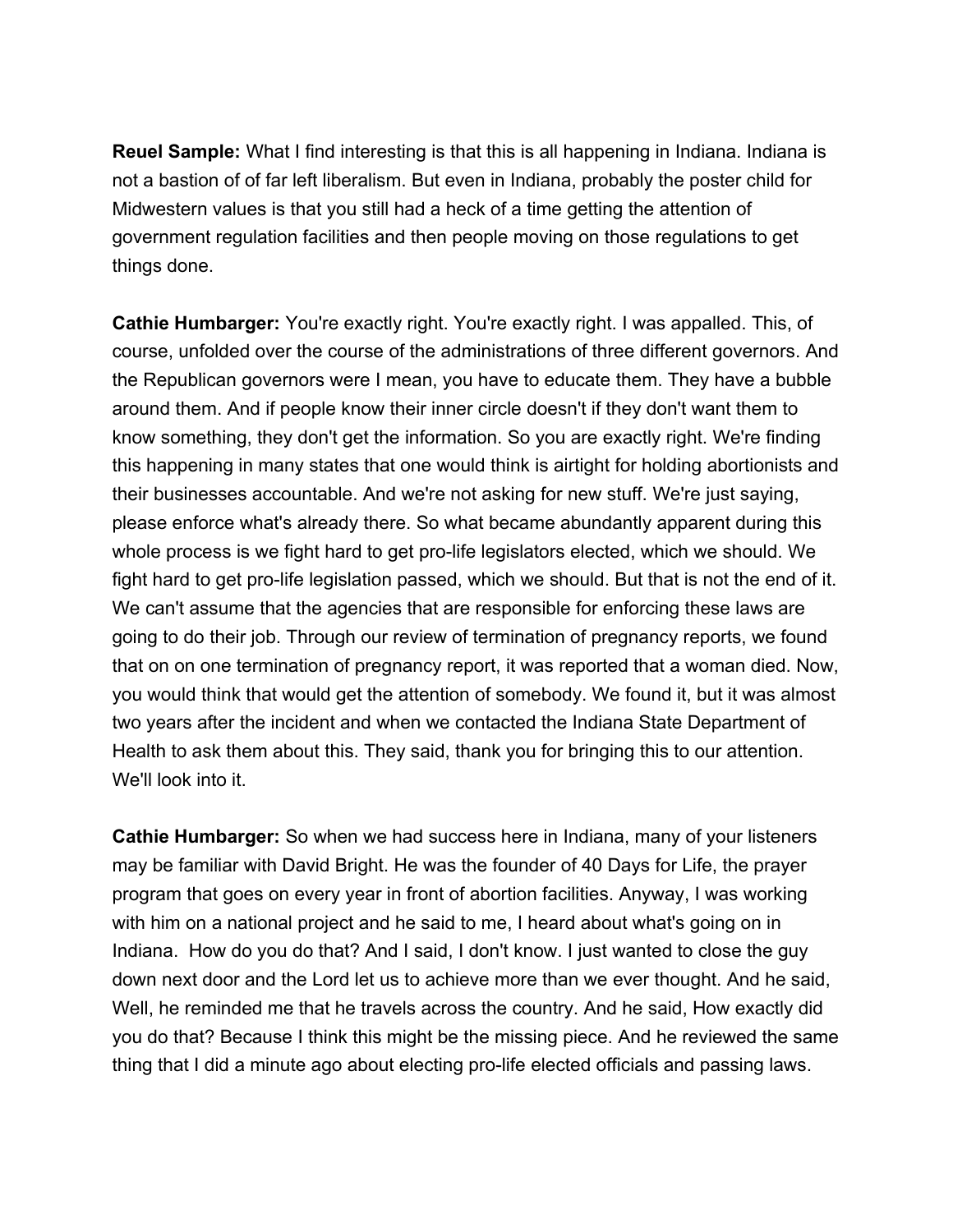And then along with that is the many, many, many pregnancy resource center. So with all of that, what is the missing piece? And in his mind, it was the lack of enforcement.

**Cathie Humbarger:** And what I've come to understand about government agencies is when administrations change, usually the leadership at the top of an agency changes. But there's still the holdovers and the people who are very willing to look the other way as far as abortion enforcement is concerned. So we started I started thinking about that. How did we do that? And it came down to simply gathering information, getting a tip from somebody that's on the on the sidewalk in front of the abortion facility, becoming aware of a violation or a supposed violation and then requesting public information documents. I mean, this is very legal. And oftentimes they reveal things in those documents that are actionable. I could give you a whole list of examples, but the bottom line is, if we follow this protocol, we get the public information, find more clearly, define the violation that was reported to us and determine if it's actionable.

**Cathie Humbarger:** And then the thing that's different about Reprotection is that our enforcement efforts are through complaints. Now, this is different than a lawsuit in court. So it's much simpler. The bar is much lower for filing a complaint. For example, if we, one of us went into a nursing home to visit grandma and we saw a staff member abusing another resident, we could file a complaint. We don't have to know who the staff member is. We don't have to know the name of the person that was the victim. We can file a complaint which should prompt an investigation so that that was an amazing tool to me, that it's simple. There's already a procedure in place in every state for filing complaints against all medical providers or medical service providers. So we just use that tool and file complaints, but that's not the end of it, Reuel. This is what's so frustrating. You can't just file the complaint and say, okay, we're done. The agency will do what they're supposed to do. No, we have to follow up and follow up and follow up to make certain that this doesn't just drop off the radar so that some of the investigations that we've done have ended in fines being levied against the abortion provider. We've even closed down now four abortion facilities. We kept a Planned Parenthood from opening in New York, which is amazing. So in the as we go forward now, the word is getting out and we're getting more and more leads from more and more states. So that's the the process of how this all started. And I'm sorry, it probably took way too long.